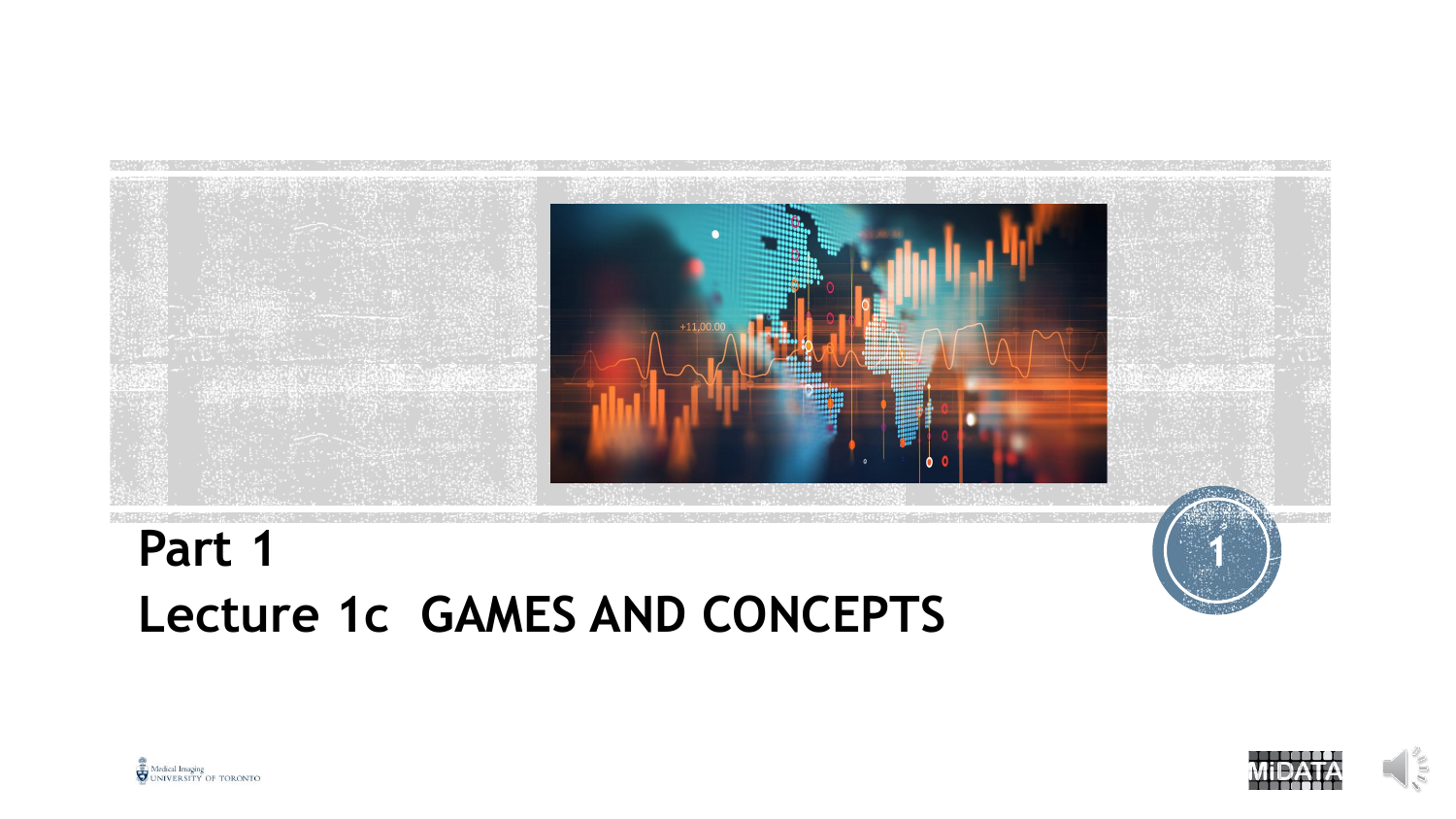TITLE1 " FREQ PROCEDURE IS FIRST PROGRAM RUN " ;

**DATA** FINAL ; INPUT CURE \$ N @@ ; DATALINES ; NO 2 YES 8

**RUN** ;

**PROC FREQ** DATA = FINAL ; WEIGHT N ; TABLES CURE / BINOMIAL ; EXACT BINOMIAL ; **RUN** ;

| <b>CURE</b> | Frequency | Percent | <b>Cumulative</b><br>Frequency | Cumulative<br>Percent |
|-------------|-----------|---------|--------------------------------|-----------------------|
| <b>NO</b>   |           | 20.00   |                                | 20.00                 |
| <b>YES</b>  |           | 80.00   | 10                             | 100.00                |

Binomial Proportion For CURE = NO the Proportion  $(P)$  is 0.2000 with a Sample Size of 10



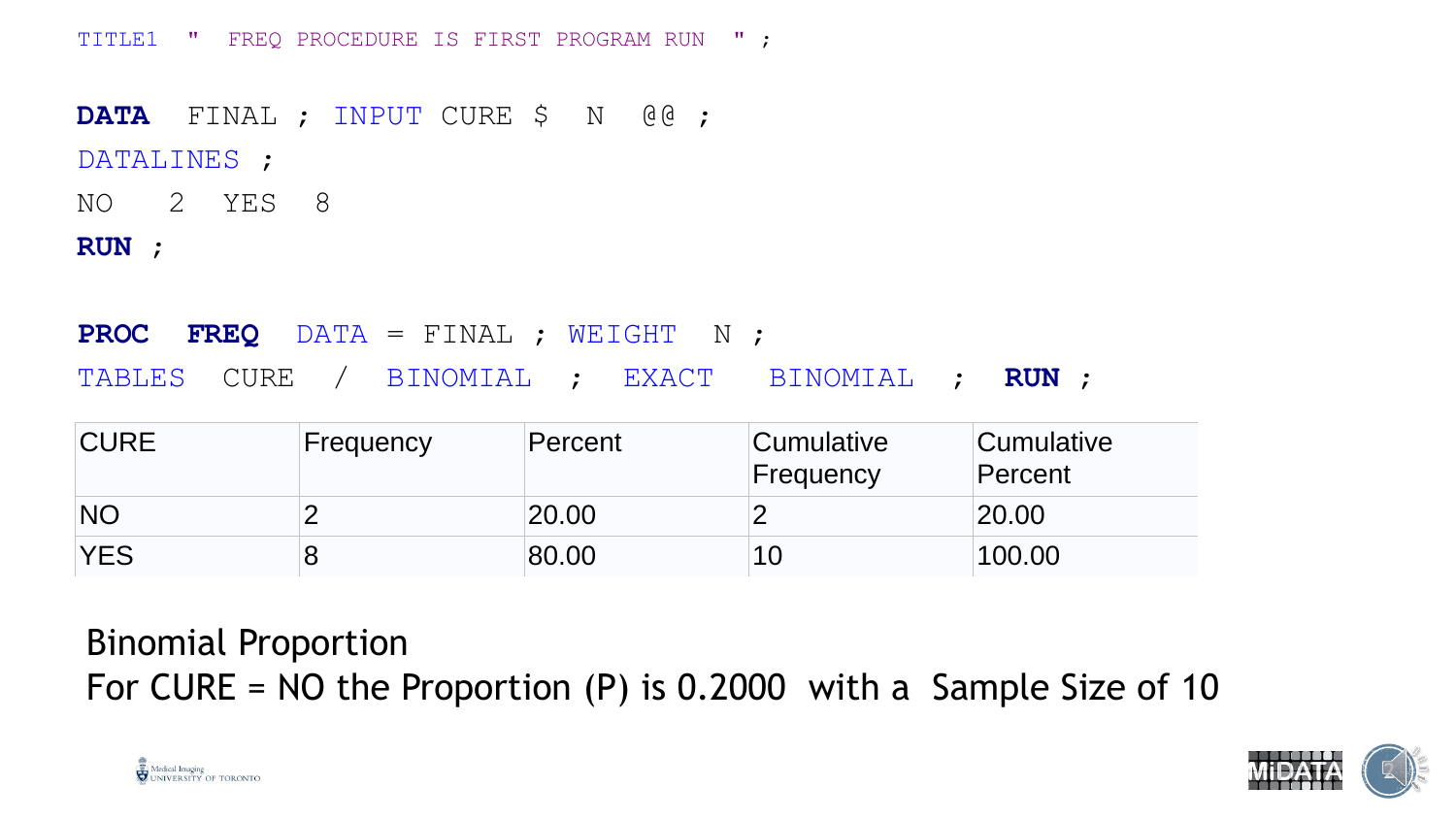# RESULTS FROM SAS FREQ PROCEDURE (continued)

| <b>Binomial Proportion</b>  |        |                                |           |  |
|-----------------------------|--------|--------------------------------|-----------|--|
| $CURE = NO$                 |        |                                |           |  |
| Proportion (P)              | 0.2000 |                                |           |  |
| <b>ASE</b>                  | 0.1265 |                                |           |  |
| 95% Lower Conf Limit 0.0000 |        | Test of H0: Proportion $= 0.5$ |           |  |
|                             |        | ASE under HO                   | 0.1581    |  |
| 95% Upper Conf Limit 0.4479 |        | Ζ                              | $-1.8974$ |  |
|                             |        | One-sided $Pr < Z$             | 0.0289    |  |
|                             |        | Two-sided $Pr >  Z $           | 0.0578    |  |
| <b>Exact Conf Limits</b>    |        |                                |           |  |
| 95% Lower Conf Limit 0.0252 |        | <b>Exact Test</b>              |           |  |
|                             |        | One-sided $Pr \leq P$          | 0.0547    |  |
| 95% Upper Conf Limit 0.5561 |        |                                |           |  |
|                             |        | Two-sided $= 2 *$ One-sided    | 0.1094    |  |

#### [ ASE = Asymptotic standard error ] **MY NOTE: Because p value is greater than 0.05 95% CI contains P = 0.50**



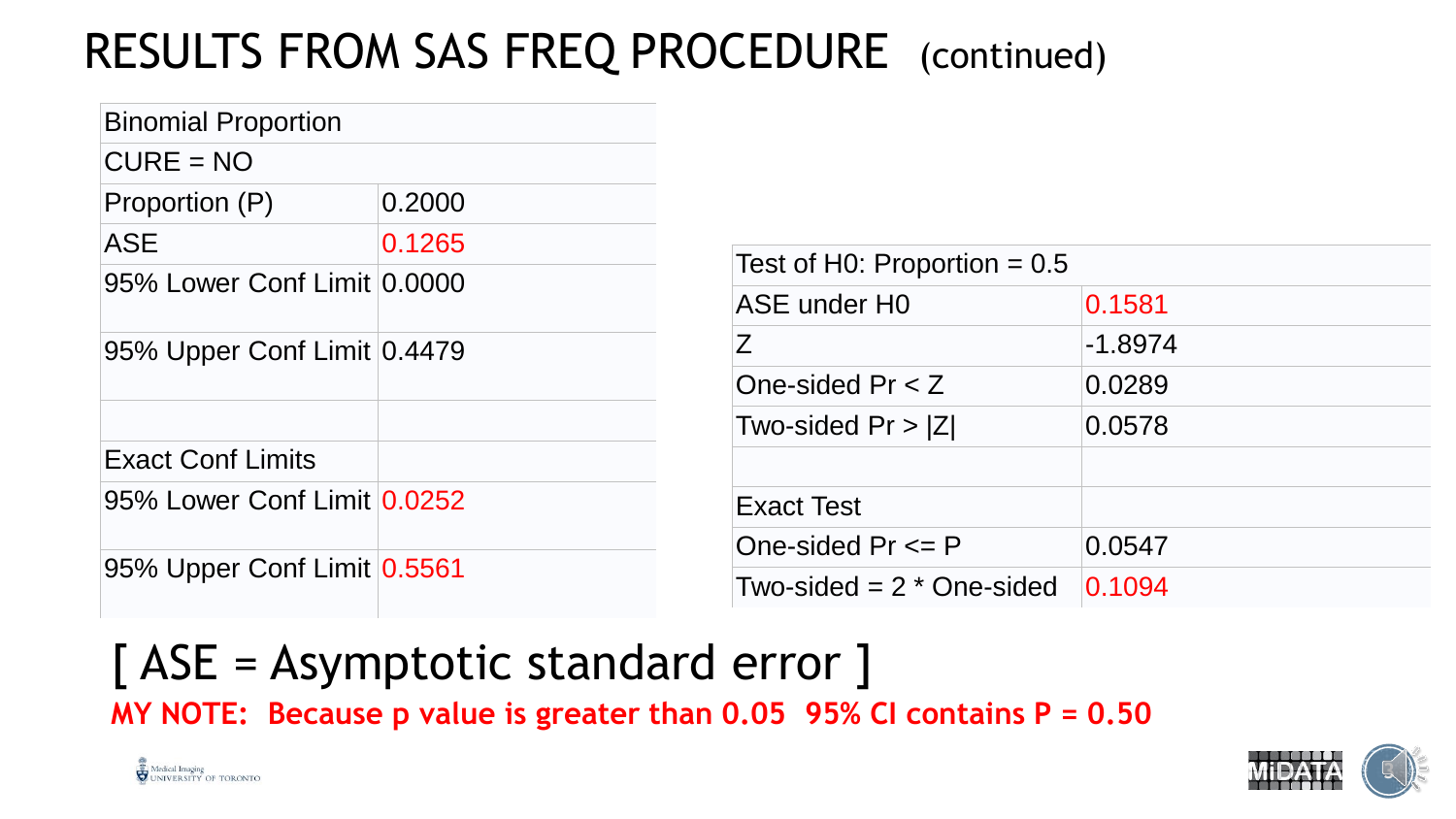# A popular measure of the size of the variability expected between sample proportions repeatedly selected from a population is called the standard error.



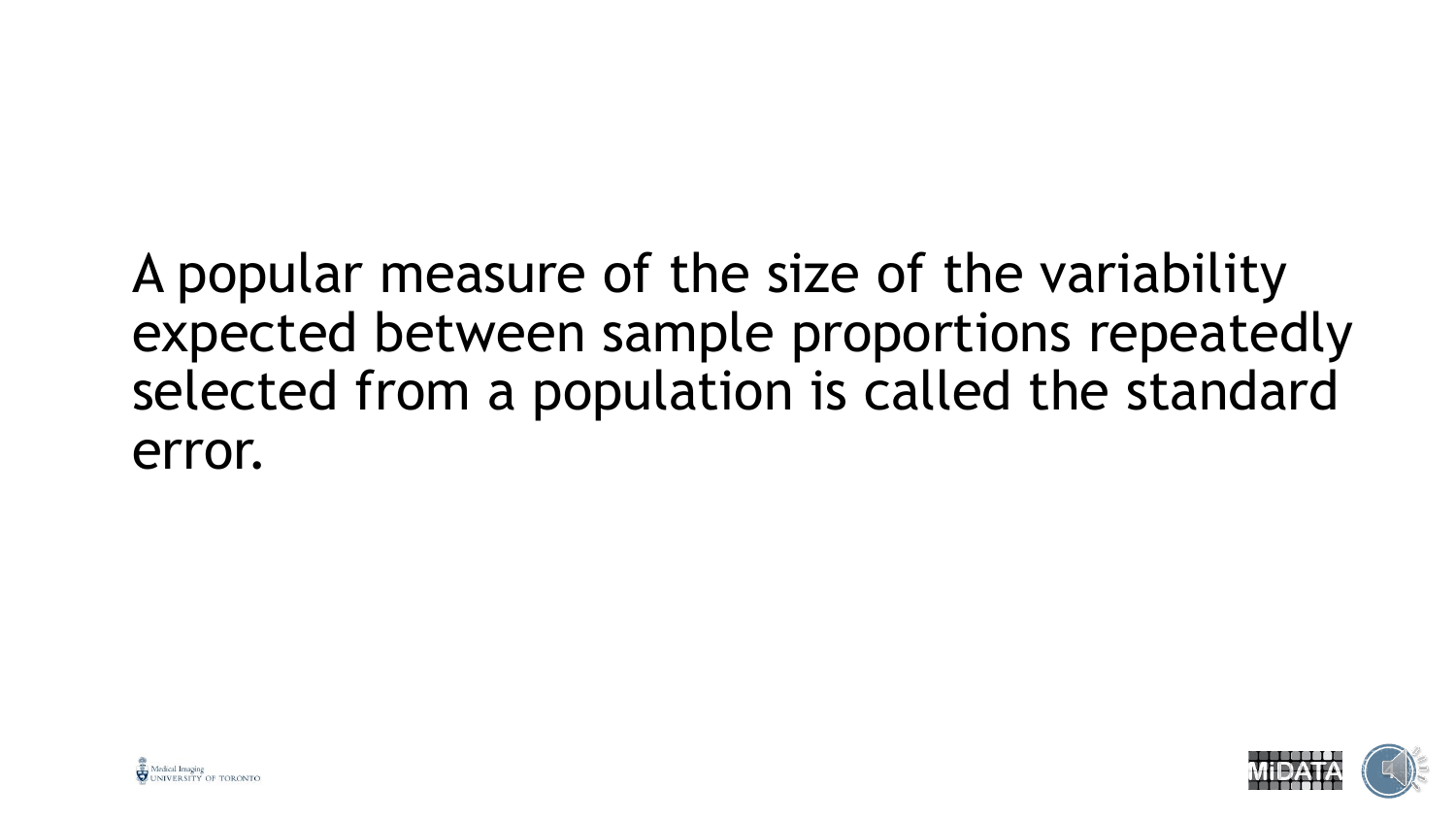Standard Error (SE) of a Sample Proportion p

Medical Imagin

NIVERSITY OF TORONTO

$$
SE = \sqrt{\frac{p \times q}{n}} = \sqrt{\frac{p \times (1 - p)}{n}} \quad p = 0.8
$$

### Standard Error of a Sample Proportion under the Assumption that the Probability of Success is P

$$
SE = \sqrt{\frac{P \times Q}{n}} = \sqrt{\frac{P \times (1 - P)}{n}} \quad P = 0.50
$$

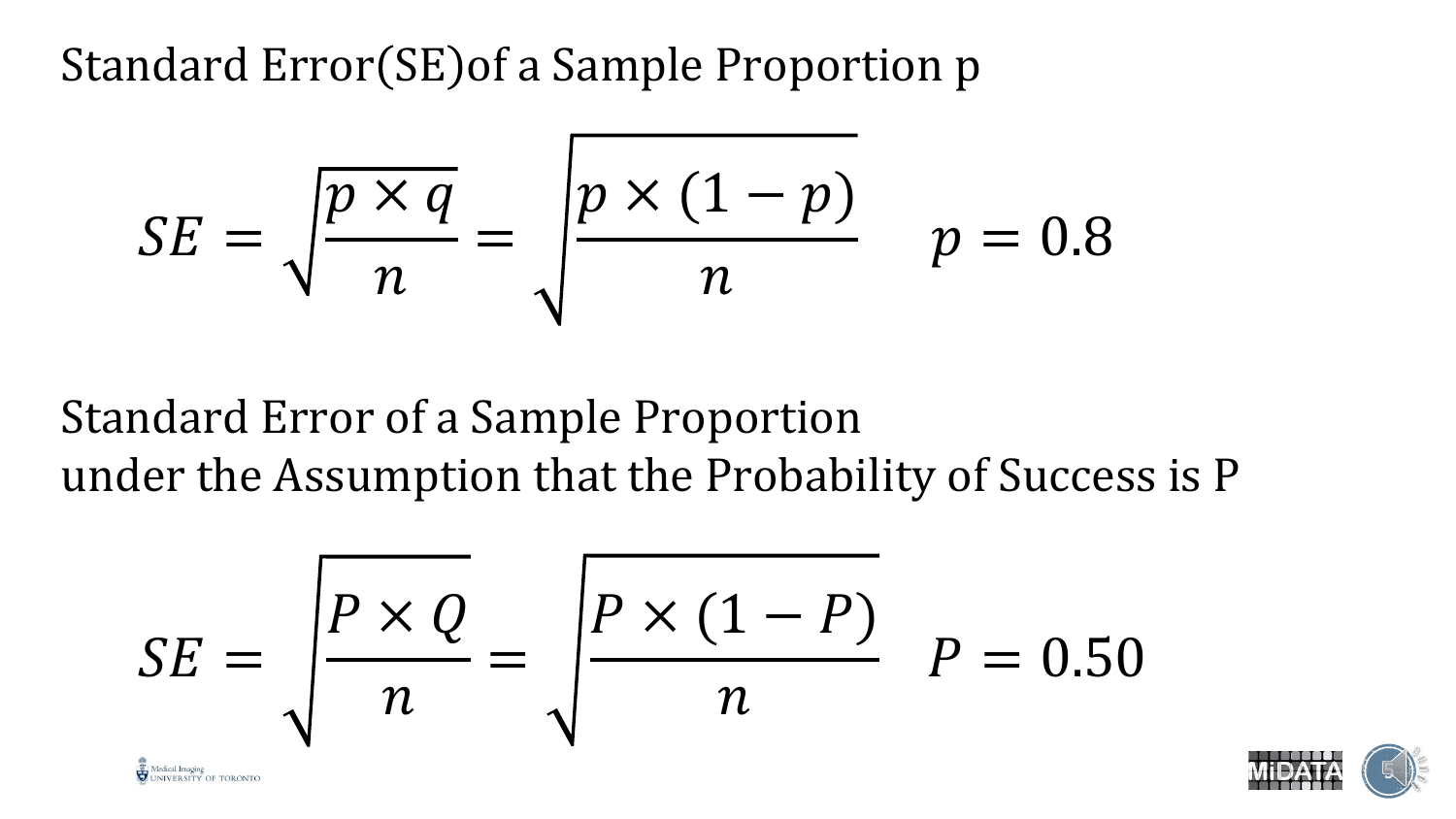In the previous output from the FREQ procedure the standard error of a proportion was reported twice.

First, for the observed proportion  $p = 0.2$  and next for the proportion expected under the Null Hypothesis  $P = 0.50$ . In both cases n=10.

Standard Error of Proportion  $(2/10) = 0.2$ 

$$
SE = \sqrt{\frac{0.2 \times 0.8}{10}} = 0.1265
$$

Standard Error of Probability 0.5 for 
$$
n = 10
$$
  
\n $SE = \sqrt{\frac{0.5 \times 0.5}{10}} = 0.1581$ 



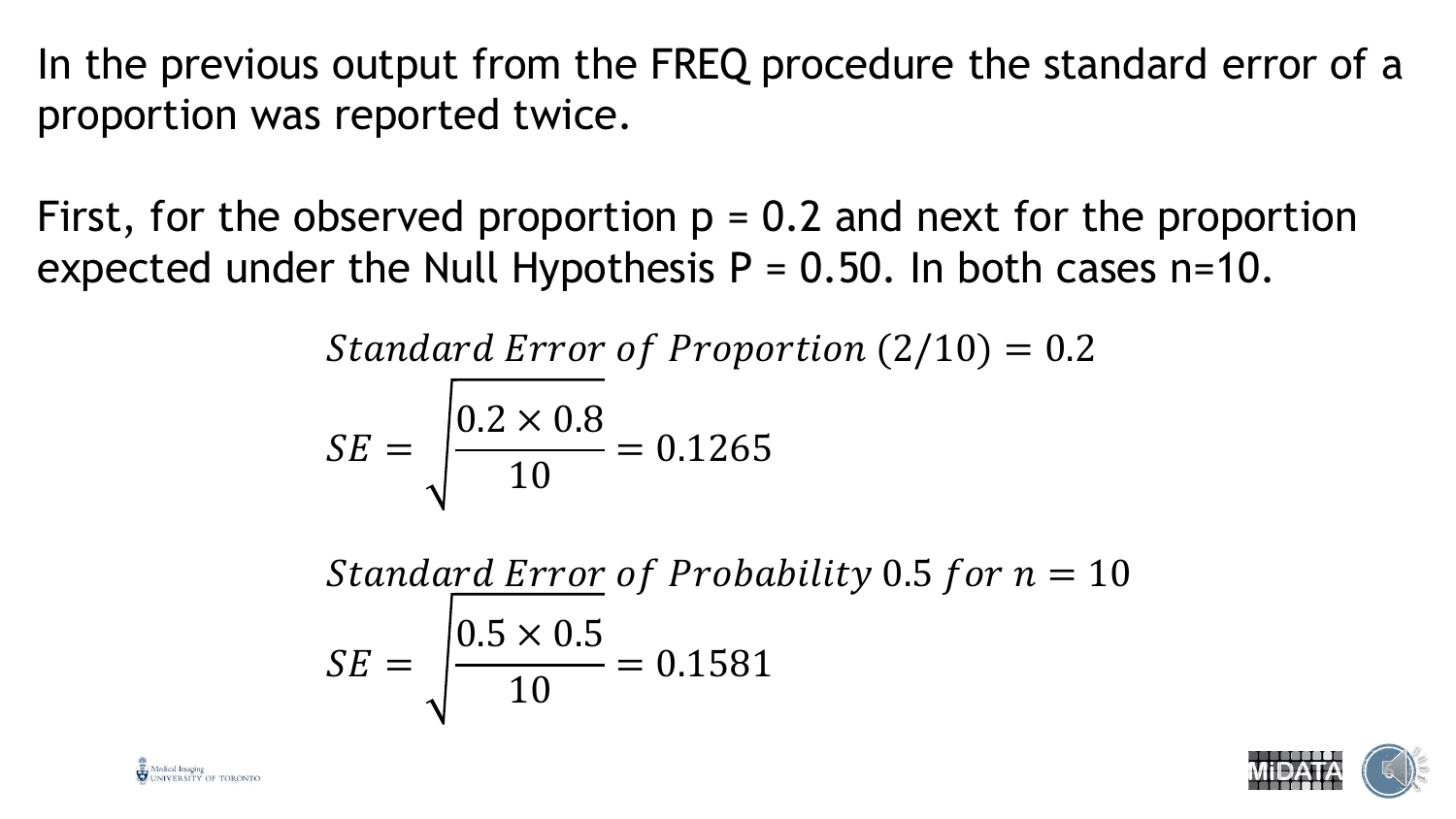Exact Conf Limits 95% Lower Conf Limit **0.0252** 95% Upper Conf Limit **0.5561**

Test of H0: Proportion = 0.5 Exact Test One-sided  $Pr \le P$  0.0547 Two-sided = 2 \* One-sided **0.1094**

MY NOTE: The 2-Tail p value  $= 0.1094$  and the 95% confidence interval does contain 0.5. The Null Hypothesis (  $H_0$  ) is that  $P_{H0}$  = 0.50



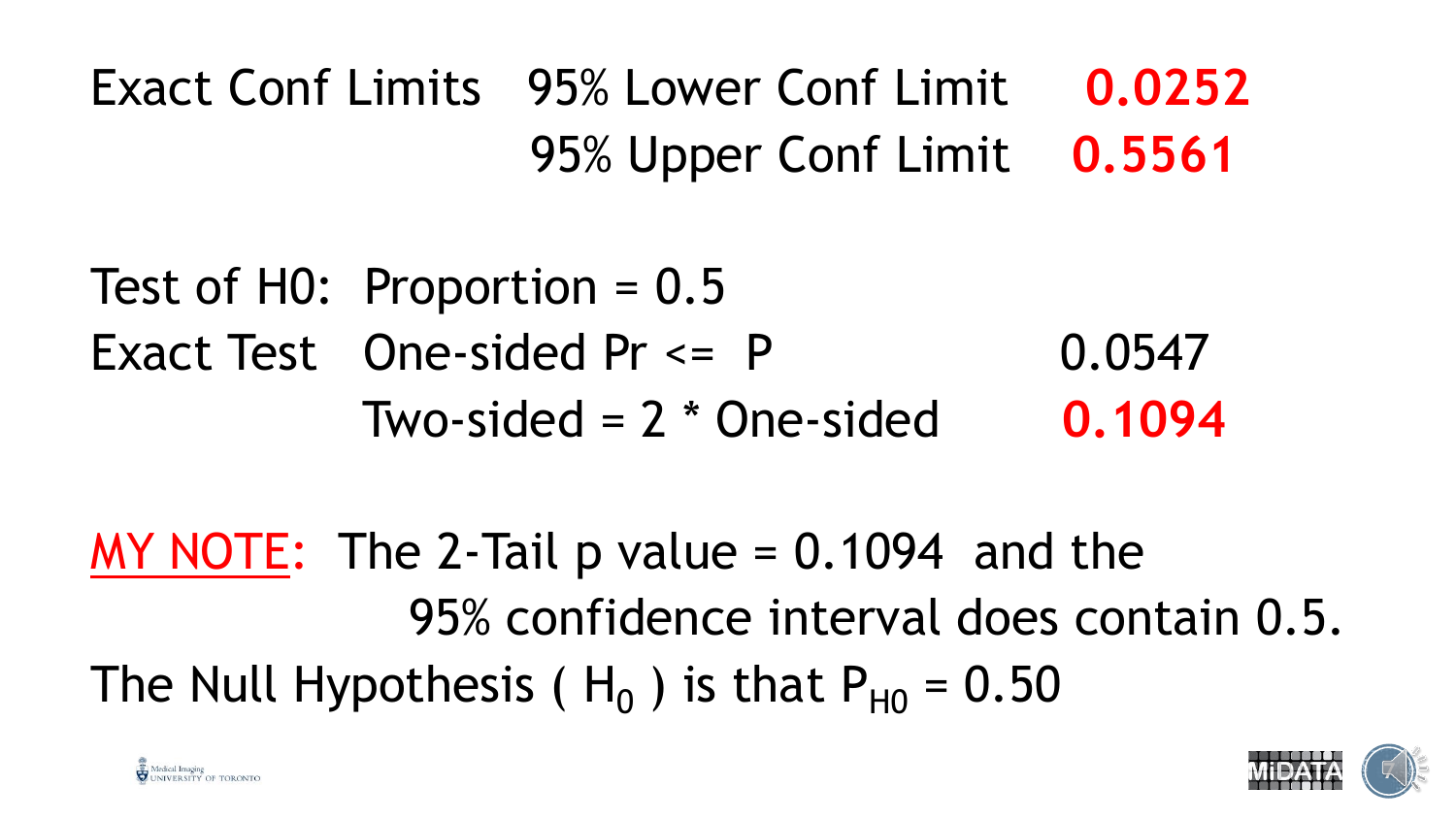TITLE1 " FREQ PROCEDURE IS FIRST PROGRAM RUN " ;

**DATA** FINAL ; INPUT CURE \$ N @@ ; DATALINES ; NO 1 YES 9

**RUN** ;

**PROC FREQ** DATA = FINAL ; WEIGHT N ; TABLES CURE / BINOMIAL ; EXACT BINOMIAL ; **RUN** ;

| <b>CURE</b> | Frequency | Percent   | <b>Cumulative</b><br>Frequency | Cumulative<br>Percent |
|-------------|-----------|-----------|--------------------------------|-----------------------|
| <b>NO</b>   |           | $**10.00$ |                                | 10.00                 |
| <b>YES</b>  |           | 90.00     | 10                             | 100.00                |

**\*\* Scientist discovered an error and made the correction !**



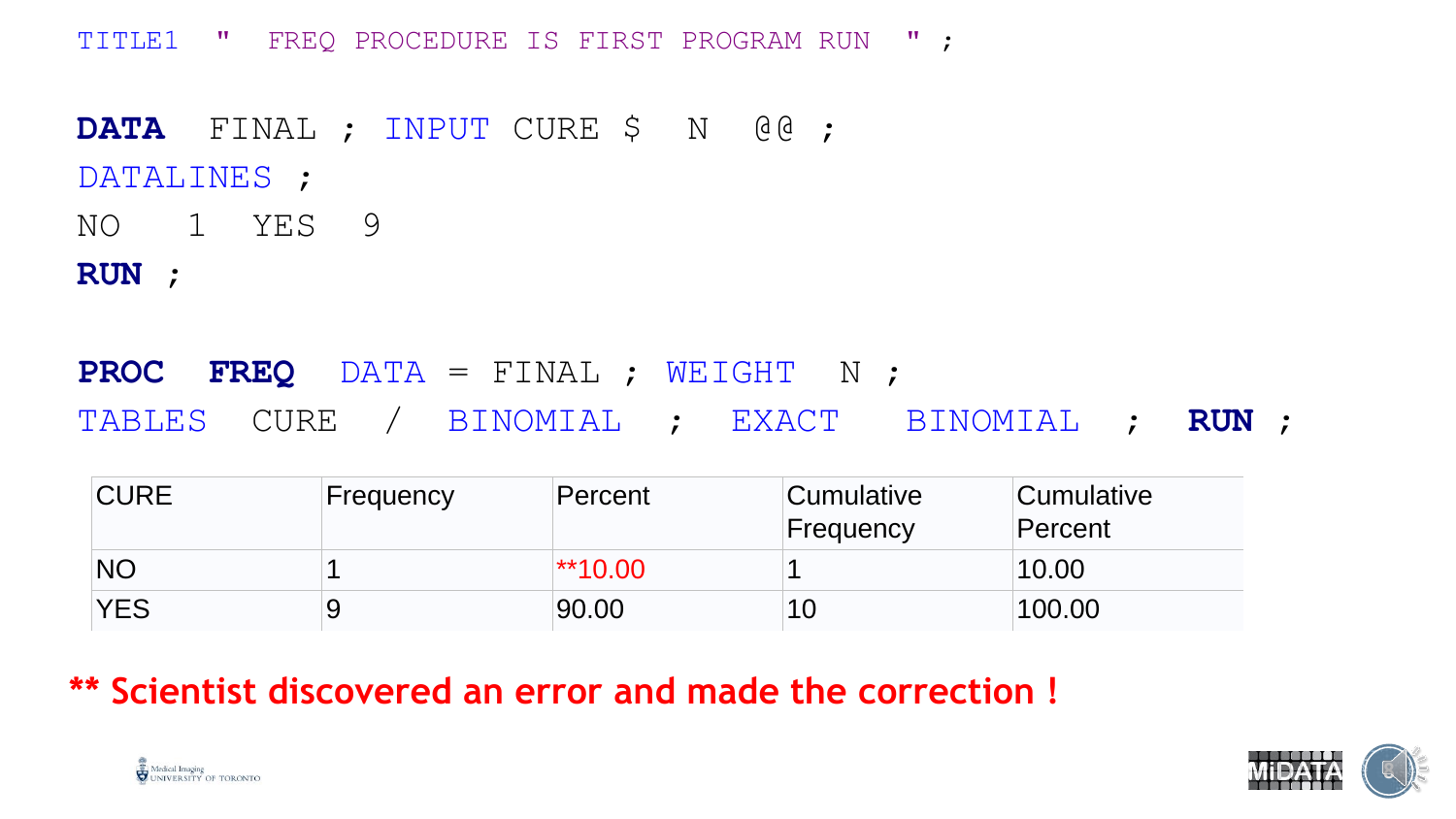Exact Conf Limits 95% Lower Conf Limit **0.0025** 95% Upper Conf Limit **0.4450**

Test of  $H_0$ : Proportion = 0.5 Exact Test One-sided  $Pr \le P$  0.0107 Two-sided = 2 \* One-sided **0.0214**

MY NOTE: The 2-Tail  $p$  value = 0.0215 and the 95% confidence interval does **NOT** contain  $P_{HO} = 0.5$ 



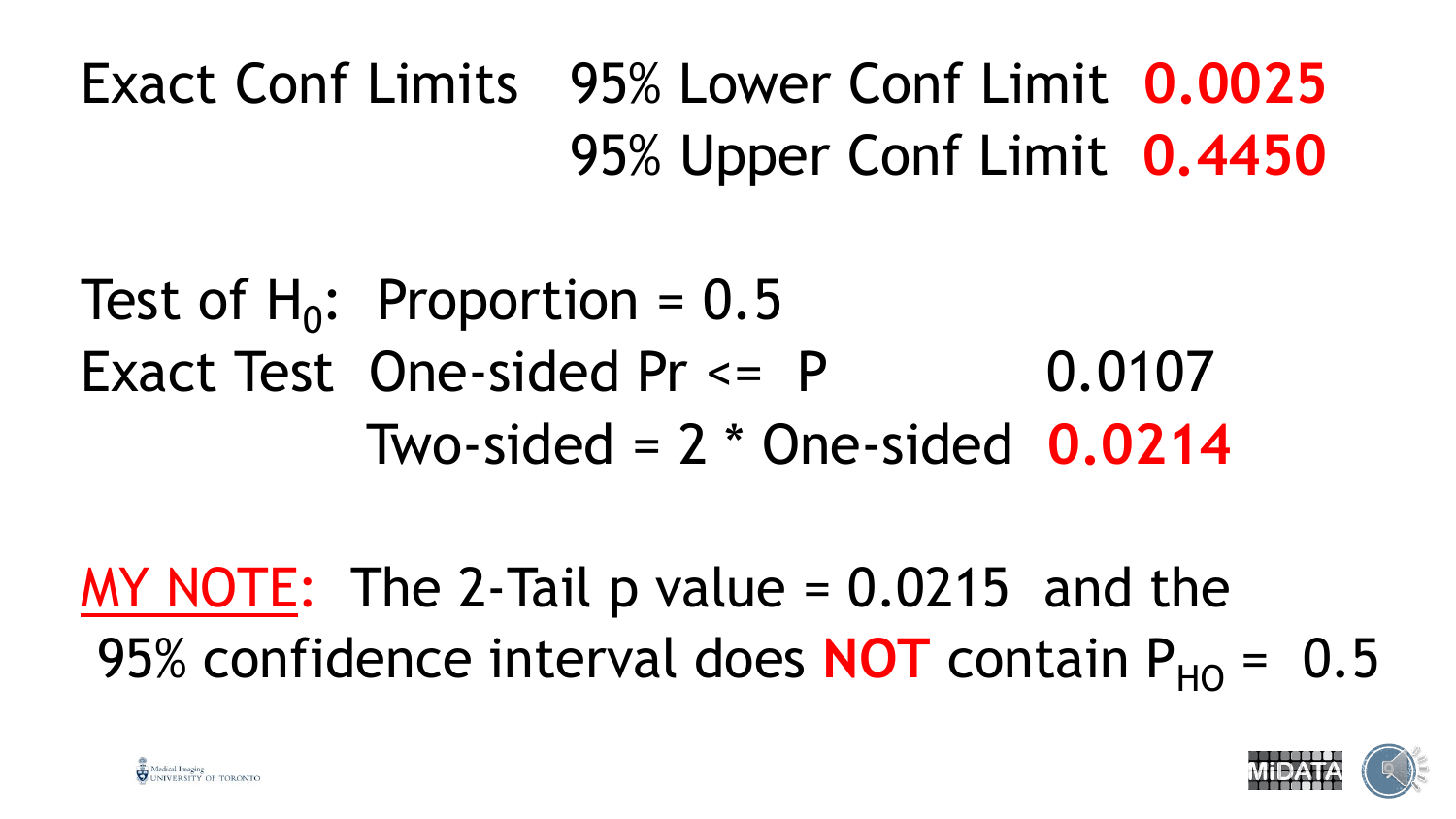#### **CONCLUSION**

- If this result is due to chance the probability of getting 9 or **more** successes for the new drug is 0.0107 and the probability of getting one or **fewer** successes is also 0.0107
- The 2-tail p value 0.0214 is the probability of getting a result as extreme or more extreme than the observed difference under the Null Hypothesis that the difference was due to chance, that is,  $P = 0.5$



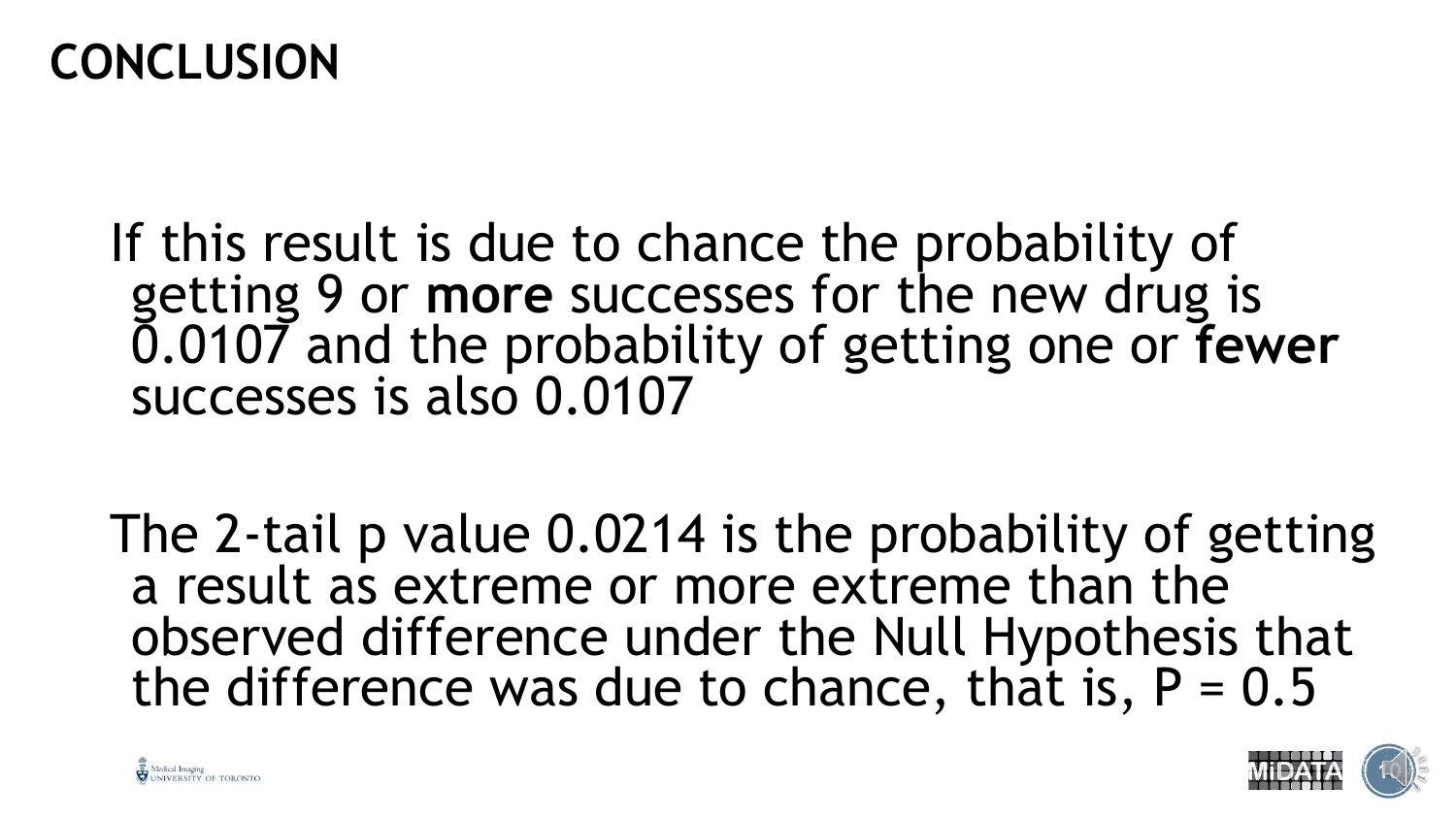## **CONCLUSION (con't)**

We would report that 90 percent of the patients cured on the new drug is **SIGNIFICANTLY** greater than the null hypothesized proportion of 0.5.

 $(p = 0.0214$  and 95% CI = 0.0025, 0.4450)

NOTE: 95% confidence interval CI does NOT contain the Hypothetical Probability  $P = 0.5$